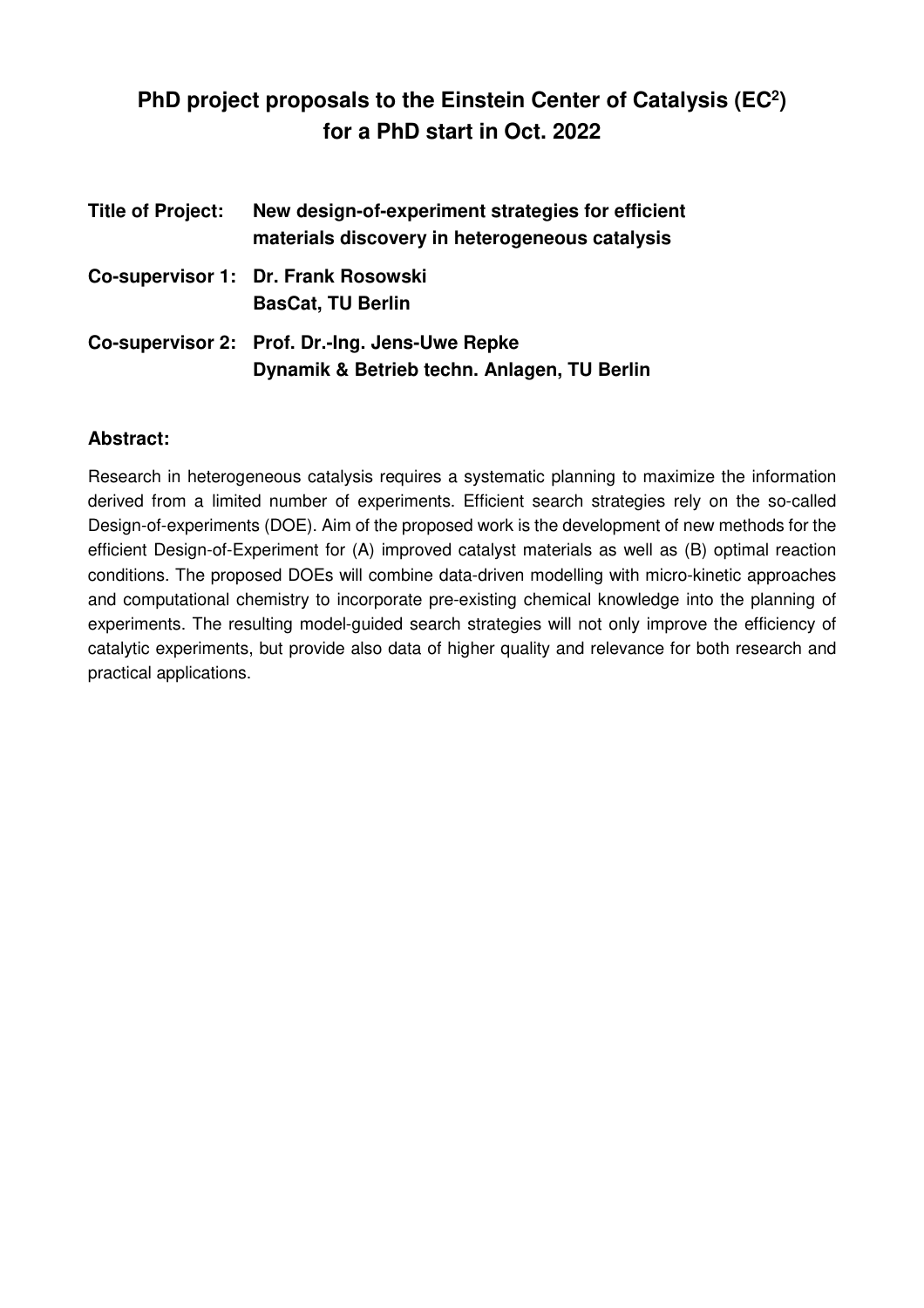**Extended description version of the project:** 

| <b>Title of Project:</b> | New design-of-experiment strategies for efficient<br>materials discovery in heterogeneous catalysis |
|--------------------------|-----------------------------------------------------------------------------------------------------|
|                          | Co-supervisor 1: Dr. Frank Rosowski<br><b>BasCat, TU Berlin</b>                                     |
|                          | Co-supervisor 2: Prof. Dr.-Ing. Jens-Uwe Repke<br>Dynamik & Betrieb techn. Anlagen, TU Berlin       |

### **1. Overall goal of the project**

The proposed work will develop new methods for the efficient Design-of-Experiment (DOE) in catalysis research. Two different types of experimental planning are addressed (A) improved catalyst materials as well as (B) optimal reaction conditions. The proposed DOEs will combine data-driven modelling with micro-kinetic approaches and computational chemistry to incorporate pre-existing chemical knowledge into the planning of experiments. The resulting model-guided search strategies will not only improve the efficiency of catalytic experiments, but provide also data of higher quality and relevance for both research and practical applications.

### **2. State of the art**

Developing new improved catalytic systems for coupled chemo-catalytic reactions faces significant challenges due to inherently high system complexity. Planning experiments that deliver a maximum of information at minimum cost can be guided by appropriate search strategies. So-called design-ofexperiments (DOE) are formalized ways to formulate these search strategies.

Common DOEs are based on statistical considerations. However, heterogeneous catalysis and the interaction between different active sites are governed by a multitude of complex and often nonlinear relations between material composition, structure, surface dynamics, chemical kinetics and transport processes. Literature, prior experience and experimental data exist for many reactions and materials of interest. This information can be used to focus the experimental effort. Including domain-specific knowledge is essential in order to the DOE on regions of interest and highest gain in knowledge in the underlying multi-dimensional search spaces.

The Repke group has built up expertise in the generation and optimization of data driven models [1, 2], experimental approaches to study catalytic systems and the analysis of coupled chemical reactions (EC² project "Fundamental experimental investigations on mass transfer between different catalytic centers situated in porous matrices"). Further experience includes data driven models for optimization [3] and the online model-based optimal experimental design [1]. Recent projects pioneer the use of machine learning in chemical engineering (DFG SPP 2331, Co-initiated by Prof. Repke).

BasCat develops catalytic systems for the selective conversion of syngas ( $CO + H<sub>2</sub>$ ) into valuable chemical feedstocks, e.g. ethanol. Related catalysts represent prime examples of complex systems with coupled active sites [4]. Different data-driven workflows were established [5, 6]. They can connect information from structure databases with DFT and machine learning to guide the identification of improved catalysts. Recently, a large and consistent data set of several thousand